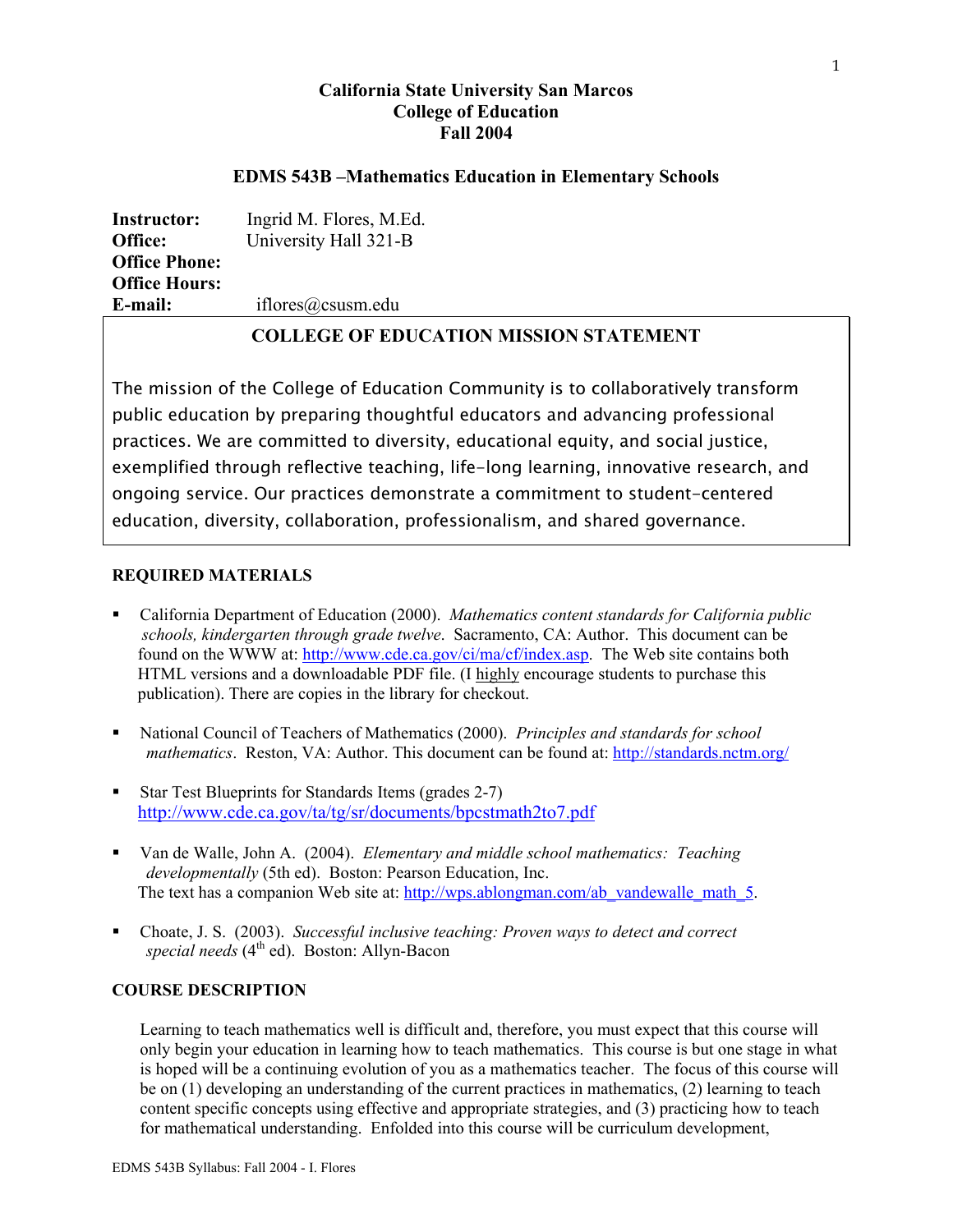developing an understanding of children's content specific thinking, creating a classroom environment that promotes the investigation and growth of mathematical ideas, and developing strategies to ensure the success of all students in multi-cultural settings.

## **Standards Alignment:**

The course objectives, assignments, and assessments have been aligned with the CTC standards for Multiple Subjects Credential. The following standards are a primary emphasis in this course:

- **Standard 3**: Relationship between Theory and Practice
- **Standard 4:** Pedagogical Thought and Reflective Practice
- **Standard 5:** Equity, Diversity and Access to the Core Curriculum for All Children
- **Standard 8A:** Pedagogical Preparation for Subject-Specific Content Instruction by MS Candidates (Mathematics)

## **Teacher Performance Expectation (TPE) Competencies:**

This course is designed to help teachers seeking the Multiple Subjects Credential to develop the skills, knowledge, and attitudes necessary to assist schools and district in implementing an effective program for all students. The successful candidate will be able to merge theory and practice in order to realize a comprehensive and extensive educational program for all students. The following TPE's are addressed in this course:

## **Primary Emphasis**:

• TPE 1a-Subject Specific Pedagogical Skills for MS Teaching (Mathematics)

## **Secondary Emphases**:

- TPE 2-Monitoring Student Learning During Instruction
- TPE 3-Interpretation and Use of Assessments
- TPE 4-Making Content Accessible
- TPE 5-Student Engagement
- TPE 6a-Developmentally Appropriate Practices in Grades K-3
- TPE 6b-Developmentally Appropriate Practices in Grades 4-8
- TPE 6d- Developmentally Appropriate Teaching Practices for Special Education: Teaching the Special Education Population in the General Education Environment
- TPE 7-Teaching English Learners
- TPE 8-Learning About Students
- TPE 9-Instructional Planning
- TPE 10-Instructional Time
- TPE 11-Social Environment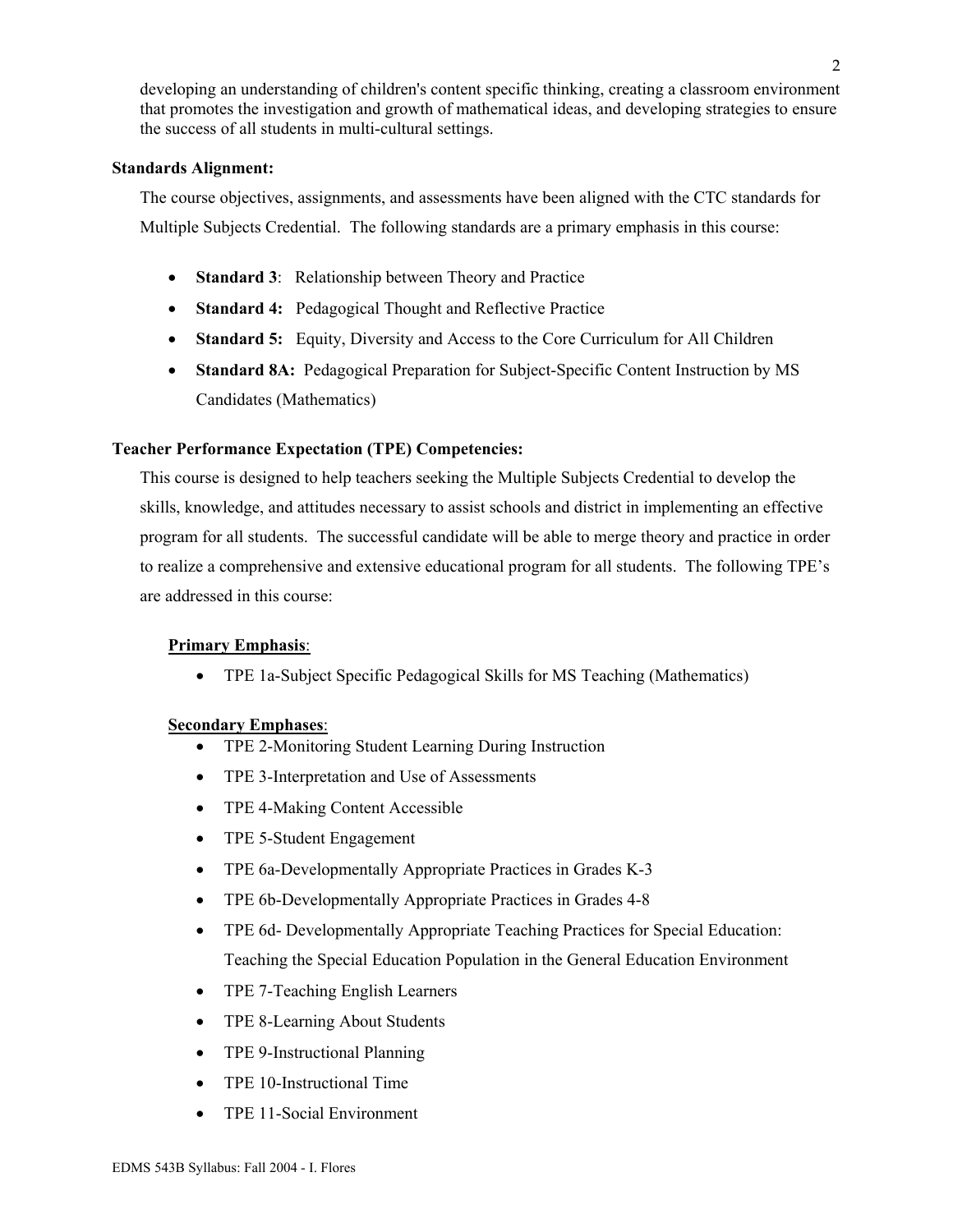- TPE 13-Professional Growth
- TPE 14-Educational Technology in Teaching and Learning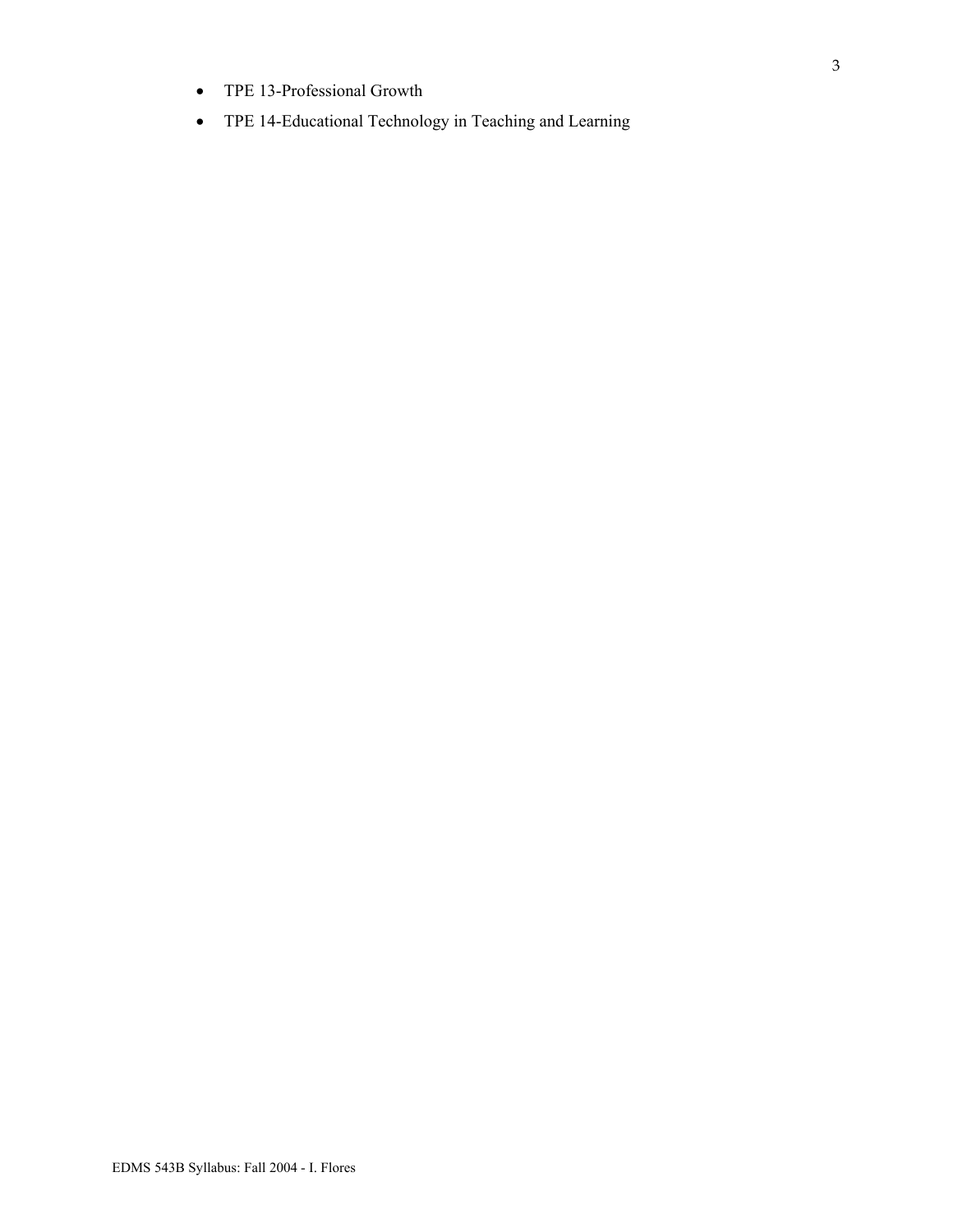### **ASSIGNMENTS**

Detailed assignment sheets and scoring rubrics (course packet) will be provided electronically to each student for all written assignments below. The course calendar/topics schedule is attached to this syllabus.

#### **Reading Reflections**

**(15%)** - Each week students will write a "meaningful" reflection on the material assigned to be read for that week. These reflections should be one page in length (use an "11" font, line spacing of 1.5, with **only**  your name and class session number as a heading), and should clearly articulate your thoughts **on the assigned readings** and how you might **specifically apply** what you learned from the articles as a teacher in the classroom. Please do not repeat verbatim from the readings. **Other assignments may be given that will substitute the written reflection but not the reading assignment.** These will require more than 1 page in length.

### **Student Interviews (Critical Assessment Task – CATs)**

**(20%)** - You and one of your classmates will conduct three different student interviews based on questions provided in class. For each interview, you will pose mathematical problems to any one student at a predetermined grade level. The purpose is to get you to begin thinking about students' mathematical understanding, to learn how to effectively pose questions and interpret the meaning of students' answers, and to provide you with an opportunity to interact with students.

### **Mathematical Resources & Lesson (Critical Assessment Task – CATs)**

**(30%) –** You will first compile resources on a predetermined mathematical topic (15%) and then design a lesson that you will present and videotape in an elementary class (15%). The purpose of this activity is to help you learn how to design effective mathematical activities, to provide you with an opportunity to begin compiling mathematical resources, and to provide an opportunity for you to practice teaching mathematics in an authentic classroom setting.

#### **Curriculum Assignment (Critical Assessment Task – CATs)**

**(30%) –** Students will review the mathematics curriculum currently being used in your classroom (e.g., a textbook) at one grade level and write a short paper that investigates the curriculum alignment with the CA Content Standards and current high stakes assessments. Students will also provide their general thoughts and concerns related to the curriculum (e.g., how the curriculum might need to be altered to make strong connections between mathematical concepts and procedures).

#### **Active Participation and Collaboration**

 **(5%) -** Defined as actively engaging and contributing in all class discussions and activities, students will be evaluated daily. A positive attitude is an important component for establishing the definition for active participation and collaboration. In addition, the student will be expected to exhibit professional behavior and demeanor at all times.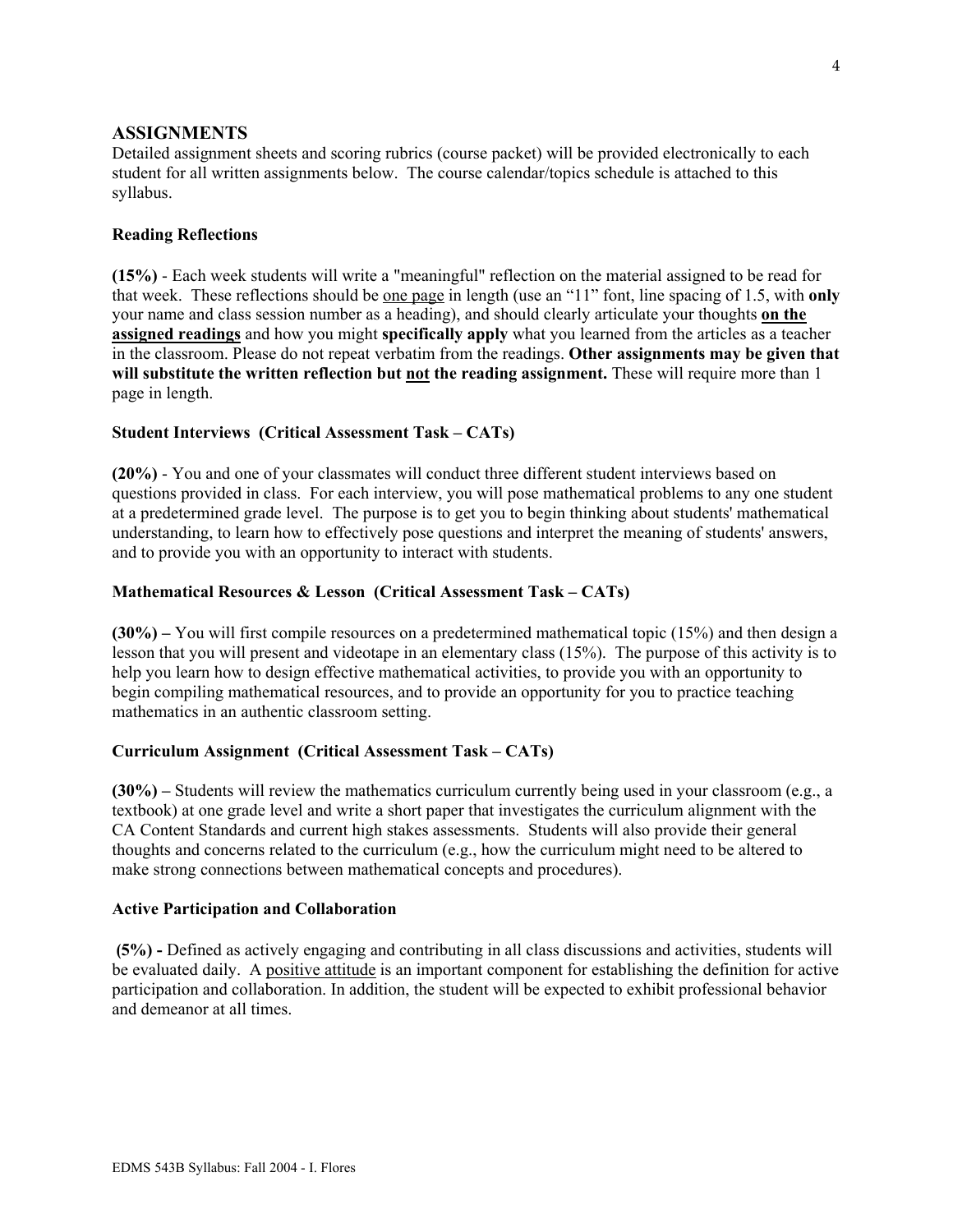#### **INFUSED COMPETENCIES**

## **CLAD**

In 1992, the College of Education voted to infuse Cross-cultural, Language and Academic Development (CLAD) competencies across the curriculum. The CLAD competencies are attached to the syllabus and the competencies covered in this course are highlighted.

#### **Authorization to Teach English Learners**

This credential program has been specifically designed to prepare teachers for the diversity of languages often encountered in California public school classrooms. The authorization to teach English learners is met through the infusion of content and experiences within the credential program, as well as additional coursework. Students successfully completing this program receive a credential with authorization to teach English learners

#### **Special Education**

Consistent with the intent to offer a seamless teaching credential in the College of Education, this course will demonstrate the collaborative infusion of special education competencies that reflect inclusive educational practices.

#### **Technology**

This course infuses technology competencies to prepare our candidates to use technologies, emphasizing their use in both teaching practice and student learning.

### **ATTENDANCE POLICY**

The attendance policy of the College of Education: Due to the dynamic and interactive nature of courses in the COE, all students are expected to attend all classes and participate actively. At a minimum, students must attend more than 80% of class time, or s/he may not receive a passing grade for the course at the discretion of the instructor. If you miss two class sessions or are late (or leave early) more than three sessions, you cannot receive a grade of "A". If you miss three class sessions, your highest possible grade is a "C+". Individual instructors may adopt more stringent attendance requirements.

Should the student have extenuating circumstances, s/he should contact the instructor as soon as possible. If possible, please discuss with the instructor any extenuating circumstances that will cause you to miss class prior to your absence. Attendance will be taken at each class session. Furthermore, grades on assignments turned in late will be lowered unless **prior arrangements** have been made with the instructor. Absence is no excuse for not turning in assignments, as they are able to be sent electronically to the instructor.

### **PLAGIARISM AND CHEATING**

Plagiarism is presenting the words or ideas of others as your own. Please be sure to read and understand the university policy on plagiarism (found in the Academic Regulations and CSUSM Policies in the General Catalogue), as it will be strictly enforced. Academic dishonestly will not be tolerated, and will result in a failing grade for this course and will be reported to the University.

### **Students with Disabilities Requiring Reasonable Accommodations**

 Students are approved for services through the Disabled Student Services Office (DSS). This office is located in Craven Hall 5205 and can be contacted by phone (760) 750-4905, or

 TTY (760) 750- 4909. Students authorized by DSS to receive reasonable accommodations should meet with their instructor during office hours or, in order to ensure confidentiality, in a more private setting.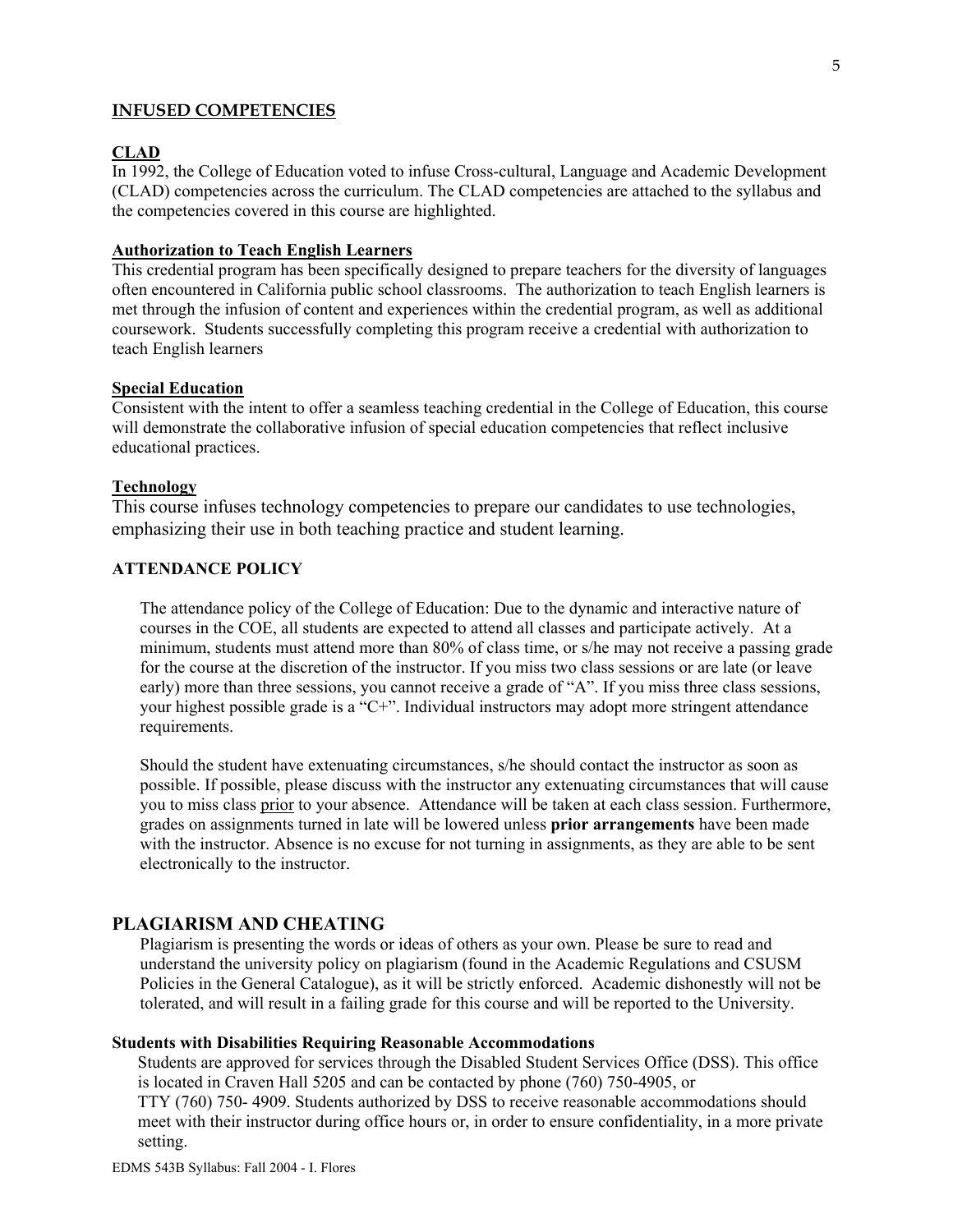**GRADING SCALE:** Grades for this course will be based on the following grading scale:

 A.................. .. 93% - 100 % A-……………90% - 92% B+…………. 88% - 89% B................... 83% - 87 % B-……….. … 80% - 82% C+…………. 78% - 79% C................… 73% - 77 % C-…………... 70% - 72%

## **Exemplary "A" Students:**

- Demonstrate serious commitment to their learning, making full use of the learning opportunities available and searching out the implications of their learning for future use.
- Complete all assignments thoroughly and thoughtfully toward the goal of developing in-depth math projects.
- Make insightful connections between all assignments and their developing overall understanding of mathematical concepts; they continually question and examine concepts in a genuine spirit of inquiry.
- Students show a high level of achievement of course goals.

## **"B" Students:**

- Simply comply with the course requirements and expectations.
- Complete all assignments, usually thoroughly and thoughtfully.
- Usually connect assignments to their developing overall understanding of mathematical concepts; may be satisfied with accepting their learning as it is received without deeply examining concepts or seeking a higher level of understanding.
- Students show reasonable achievement of course goals.

## **"C" Students:**

- **•** Demonstrate an inconsistent level of compliance to course requirements and expectations.
- **Complete all assignments with limited thoroughness and thoughtfulness.**
- Make limited connections between assignments and their developing overall understanding of mathematical concepts; may not be open to examining concepts on a deeper level and may actually dismiss the importance of such inquiry.
- Attempt, but show limited progress in achieving course goals.

**Remember! You are required to maintain a B average (3.0 GPA) in your teacher education courses to receive a teaching credential in the State of California.**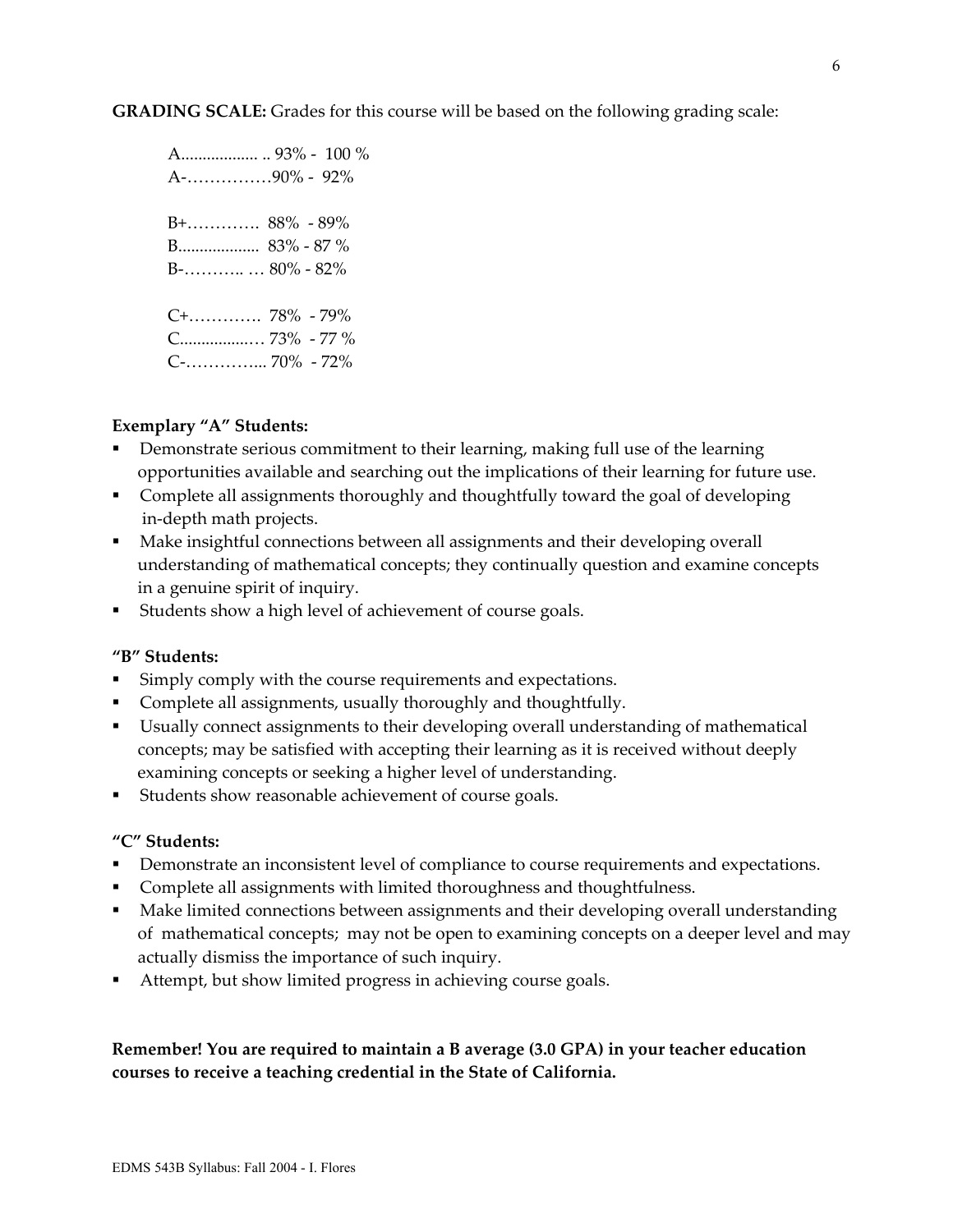## **PARTICIPATION, COLLABORATION, AND PROFESSIONALISM**

Students are expected to actively participate, collaborate, and demonstrate professionalism at all times.

## **Rubric for PCP: Participation, Collaboration and Professionalism**

|                                                                                                                                                                           | <b>Excellent</b>                                                                                                                                                                                                                                                                                                                                                                              | Acceptable                                                                                                                                                                                                                                                                                 | Unacceptable                                                                                                                                                                                                                                                            |
|---------------------------------------------------------------------------------------------------------------------------------------------------------------------------|-----------------------------------------------------------------------------------------------------------------------------------------------------------------------------------------------------------------------------------------------------------------------------------------------------------------------------------------------------------------------------------------------|--------------------------------------------------------------------------------------------------------------------------------------------------------------------------------------------------------------------------------------------------------------------------------------------|-------------------------------------------------------------------------------------------------------------------------------------------------------------------------------------------------------------------------------------------------------------------------|
| <b>Attitude</b><br>Do you show a positive<br>attitude toward class,<br>"the work" and<br>learning?                                                                        | Always displays a<br>positive attitude. May<br>offer constructive<br>criticism and include<br>alternatives that show<br>initiative.                                                                                                                                                                                                                                                           | Sometimes displays a<br>positive attitude. May<br>offer constructive criticism<br>and include alternatives<br>that show initiative.                                                                                                                                                        | Seldom has a positive<br>attitude. Often is critical.<br>Does not offer alternative<br>solutions to criticism.                                                                                                                                                          |
| Participation<br>Do you participate in<br>class discussions<br>productively, sharing you<br>knowledge and<br>understandings?                                              | Attends every class,<br>always on time and<br>well prepared, and<br>never leaves early.<br>Gives closest<br>attention to class<br>activities and<br>speakers.                                                                                                                                                                                                                                 | Attends every class, on<br>time and prepared, and<br>never leaves early. Gives<br>most attention to class<br>activities and speakers.                                                                                                                                                      | Is not always ready when<br>class time begins.<br>Doesn't give full attention<br>in class; sometimes talks<br>when others are speaking.                                                                                                                                 |
| <b>Professionalism</b><br>Do you exhibit<br>professional behavior<br>at all times?                                                                                        | Consistently behaves,<br>talks and works in a<br>professional manner,<br>regardless of<br>task/topic.                                                                                                                                                                                                                                                                                         | Most of the time, behaves,<br>talks and works in a<br>professional manner,<br>regardless of task/topic.                                                                                                                                                                                    | Seldom behaves, talks,<br>and works in a<br>professional manner,<br>regardless of task/topic.                                                                                                                                                                           |
| Collaboration<br>Can you monitor and<br>adjust your<br>participation to allow<br>for others' ideas to be<br>heard?<br>Are you supportive of<br>others' ideas and<br>work? | <b>Consistently listens</b><br>to, shares with, and<br>supports the efforts of<br>others. Tries to keep<br>people working well<br>together.                                                                                                                                                                                                                                                   | Most of the time listens to,<br>shares with, and supports<br>the efforts of others, but<br>sometimes is not a good<br>team member.                                                                                                                                                         | Rarely listens to, shares<br>with, and supports the<br>efforts of others. Is not<br>always a good team<br>player.                                                                                                                                                       |
| <b>Contributions</b><br>Do you contribute to<br>whole class and group<br>work? Do you "do your<br>share"?                                                                 | Consistently provides<br>useful ideas; always<br>stays focused on the<br>task. Exhibits a lot of<br>effort and valuable<br>contributions.                                                                                                                                                                                                                                                     | Most of the time provides<br>useful ideas and stays<br>focused. A satisfactory<br>group member who does<br>what is required.                                                                                                                                                               | Rarely provides useful<br>ideas; not always focused.<br>Reluctant to participate.<br>Lets others take charge.                                                                                                                                                           |
| <b>Disposition toward</b><br>teaching<br>Do you exhibit a<br>positive disposition<br>towards teaching all<br>students?                                                    | Consistently<br>demonstrates<br>concern in learning to<br>teach all children.<br>Always demonstrates<br>strong commitment<br>toward developing (a)<br>an understanding of<br>children, (b) teaching<br>strategies, and (c)<br>knowledge of the CA<br>Standards for the<br><b>Teaching Profession</b><br>(CSTP), Teacher<br>Performance<br>Expectations (TPE),<br>and CA Content<br>Standards. | Most of the time<br>demonstrates concern in<br>learning to teach all<br>children. Often<br>demonstrates commitment<br>toward developing (a) an<br>understanding of children,<br>(b) teaching strategies,<br>and (c) knowledge of the<br>CSTP's, TPE's, and CA<br><b>Content Standards.</b> | Rarely shows concern in<br>learning to teach all<br>children. Rarely<br>demonstrates commitment<br>toward developing (a) an<br>understanding of children,<br>(b) teaching strategies,<br>and (c) knowledge of the<br>CSTP's, TPE's, and CA<br><b>Content Standards.</b> |
| Leadership<br>Do you interact<br>productively with your<br>peers and show<br>leadership initiative?                                                                       | Shows strength<br>through leadership in<br>class activities; other<br>students respect you<br>as a leader.                                                                                                                                                                                                                                                                                    | Effectively participates<br>and contributes, but rarely<br>shows leadership<br>qualities.                                                                                                                                                                                                  | Does not show leadership<br>in any area of class.                                                                                                                                                                                                                       |

You will do a self-assessment by using this rubric and writing a 1-2 page rationale.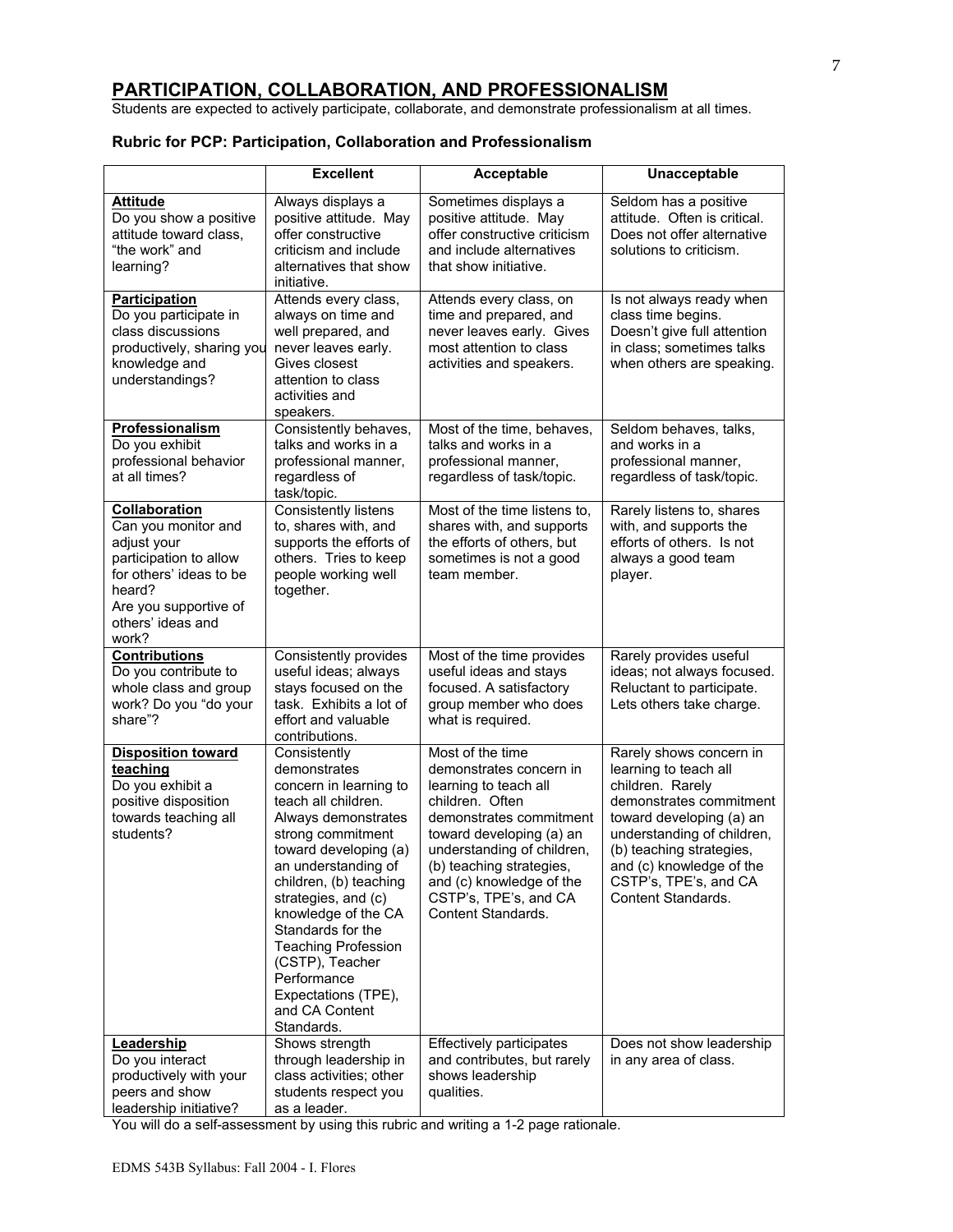| <b>TEST 1: LANGUAGE</b><br><b>STRUCTURE</b><br><b>AND</b><br><b>FIRST- AND SECOND-</b><br><b>LANGUAGE DEVELOPMENT</b>                              | <b>TEST 2:</b><br><b>METHODOLOGY</b><br>OF BILINGUAL, ENGLISH<br><b>LANGUAGE DEVELOPMENT,</b><br><b>AND</b><br><b>CONTENT INSTRUCTION</b> | <b>TEST 3:</b><br><b>CULTURE</b><br><b>AND</b><br><b>CULTURAL DIVERSITY</b>                             |
|----------------------------------------------------------------------------------------------------------------------------------------------------|-------------------------------------------------------------------------------------------------------------------------------------------|---------------------------------------------------------------------------------------------------------|
| I. Language Structure and<br>Use:<br><b>Universals and Differences</b><br>(including the structure of<br>English)                                  | I. Theories and Methods of<br><b>Bilingual Education</b>                                                                                  | I. The Nature of Culture                                                                                |
| A. The sound systems of<br>language (phonology)                                                                                                    | A. Foundations                                                                                                                            | A. Definitions of culture                                                                               |
| <b>B.</b> Word formation (morphology)                                                                                                              | <b>B.</b> Organizational models: What<br>works for whom?                                                                                  | <b>B.</b> Perceptions of culture                                                                        |
| C. Syntax *                                                                                                                                        | C. Instructional strategies *                                                                                                             | C. Intragroup differences (e.g.,<br>ethnicity, race, generations,<br>and micro-cultures)                |
| <b>D.</b> Word meaning (semantics) *                                                                                                               | II. Theories and Methods for<br><b>Instruction In and Through</b><br><b>English</b>                                                       | D. Physical geography and its<br>effects on culture                                                     |
| <b>E.</b> Language in context *                                                                                                                    | A. Teacher delivery for both<br>English language<br>development and content<br>instruction *                                              | E. Cultural congruence                                                                                  |
| F. Written discourse *                                                                                                                             | <b>B.</b> Approaches with a focus on<br>English language<br>development *                                                                 | II. Manifestations of Culture:<br><b>Learning About Students</b>                                        |
| <b>G.</b> Oral discourse *                                                                                                                         | C. Approaches with a focus on<br>content area instruction<br>(specially designed<br>academic instruction<br>delivered in English) *       | A. What teachers should learn<br>about their students *                                                 |
| H. Nonverbal communication *                                                                                                                       | D. Working with<br>paraprofessionals *                                                                                                    | <b>B. How teachers can learn</b><br>about their students *                                              |
| II. Theories and Factors in<br><b>First- and Second-Language</b><br><b>Development</b>                                                             | III. Language and Content<br><b>Area Assessment</b>                                                                                       | C. How teachers can use what<br>they learn about their<br>students (culturally<br>responsive pedagogy)* |
| A. Historical and current theories<br>and models of language<br>analysis that have implications<br>for second-language<br>development and pedagogy | A. Purpose                                                                                                                                | <b>III. Cultural Contact</b>                                                                            |
| <b>B.</b> Psychological factors<br>affecting first- and second-<br>language development                                                            | <b>B.</b> Methods *                                                                                                                       | A. Concepts of cultural contact                                                                         |
| C. Socio-cultural factors<br>affecting first- and second-<br>language development                                                                  | <b>C.</b> State mandates                                                                                                                  | <b>B.</b> Stages of individual cultural<br>contact                                                      |
| <b>D.</b> Pedagogical factors affecting<br>first- and second-language<br>development *                                                             | D. Limitations of assessment                                                                                                              | C. The dynamics of prejudice                                                                            |
| E. Political factors affecting first-<br>and second-language<br>development                                                                        | E. Technical concepts *                                                                                                                   | <b>D.</b> Strategies for conflict<br>resolution                                                         |

# **SB 2042 – Authorization to Teach English Learners Competencies**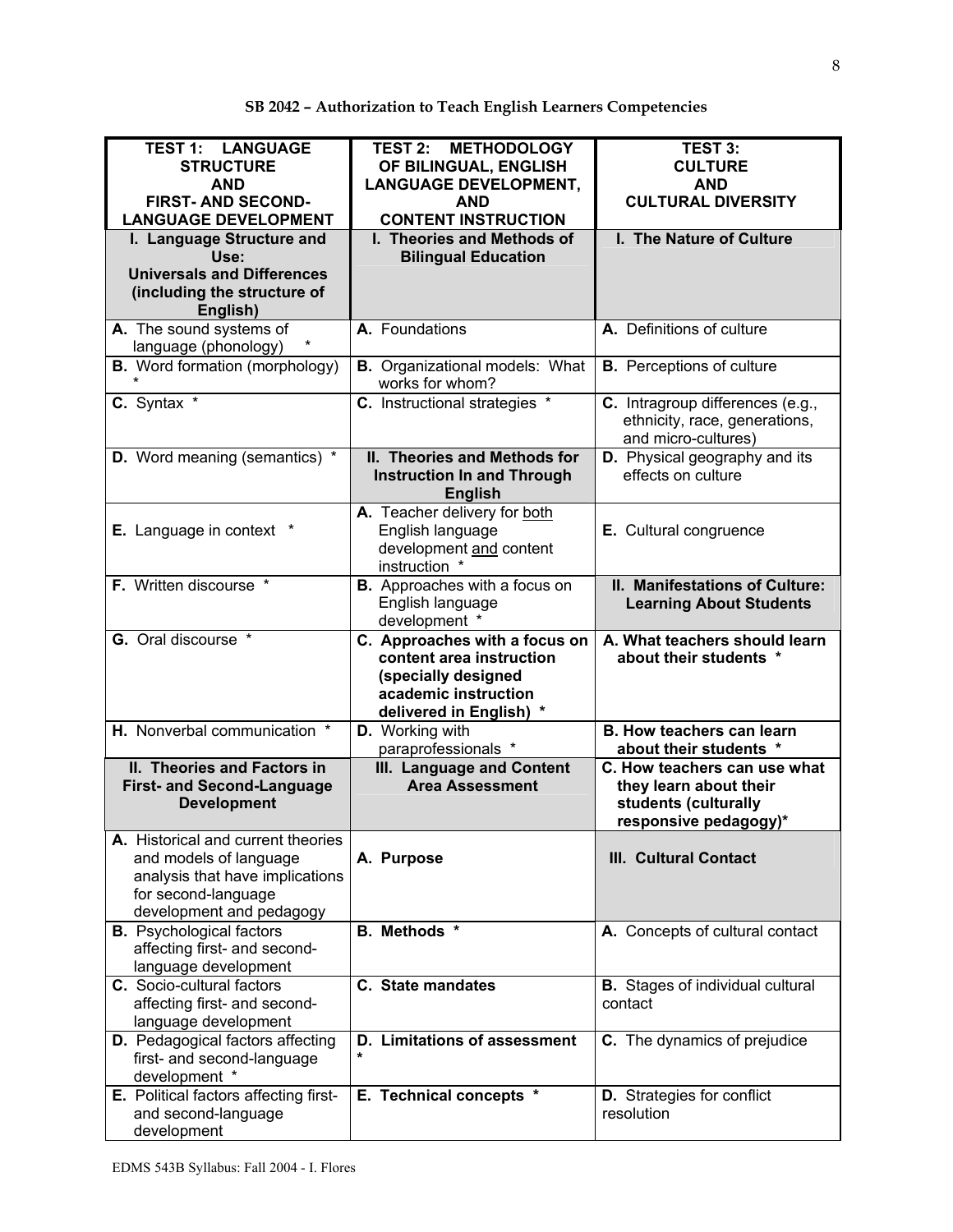## **Curriculum Review Assignment**  EDMS 543B

|                           |                                    | <b>Nearly</b>             |                                      |                      |
|---------------------------|------------------------------------|---------------------------|--------------------------------------|----------------------|
|                           | <b>Developing</b>                  | <b>Meets</b>              | <b>Meets</b>                         | <b>Exceeds</b>       |
| <b>TPE 1, 1a</b>          | Candidate's                        | Candidate's               | Candidate's                          | Candidate's          |
| Subject Specific          | analysis of the                    | analysis of the           | analysis of the                      | analysis of the      |
| Pedagogical skills        | curriculum will                    | curriculum will           | curriculum will<br>curriculum will   |                      |
| for MS Teaching           | demonstrate little to              | demonstrate some          | demonstrate                          | demonstrate          |
| Assignment                | no understanding of                | understanding of          | considerable                         | exceptional          |
| (Teaching                 | how to teach the                   | how to teach the          | understanding of                     | understanding of     |
| Mathematics in a          | state adopted                      | state adopted             | how to teach the                     | how to teach the     |
| MS Assignment)            | academic content                   | academic content          | state adopted                        | state adopted        |
|                           | standard in                        | standard in               | academic content                     | academic content     |
|                           | mathematics.                       | mathematics.              | standard in                          | standard in          |
|                           |                                    |                           | mathematics.                         | mathematics.         |
| TPE <sub>4</sub>          | Candidate's                        | Candidate's               | Candidate's                          | Candidate's          |
| Making Content            | analysis of the                    | analysis of the           | analysis of the                      | analysis of the      |
| Accessible                | curriculum will                    | curriculum will           | curriculum will                      | curriculum will      |
|                           | demonstrate little to              | demonstrate some          | demonstrate                          | demonstrate          |
|                           | no understanding in                | understanding in          | considerable                         | exceptional          |
|                           | the use of                         | the use of                | understanding in                     | understanding in     |
|                           | pedagogical                        | pedagogical               | the use of<br>the use of             |                      |
|                           | strategies that will               | strategies that will      | pedagogical<br>pedagogical           |                      |
|                           | provide all students               | provide all students      | strategies that will                 | strategies that will |
|                           | access to the                      | access to the             | provide all students                 | provide all students |
|                           | mathematics                        | mathematics               | access to the                        | access to the        |
|                           | curriculum.                        | curriculum<br>mathematics |                                      | mathematics          |
|                           |                                    |                           | curriculum                           | curriculum           |
| TPE 6, 6a, 6b             | Candidate's                        | Candidate's               | Candidate's                          | Candidates's         |
| Developmentally           | analysis of the                    | analysis of the           | analysis of the                      | analysis of the      |
| Appropriate               | curriculum will                    | curriculum will           | curriculum will<br>curriculum will   |                      |
| <b>Teaching Practices</b> | demonstrate little to              | demonstrate some          | demonstrate<br>demonstrate           |                      |
| in Grades K-3 & 4-        | no understanding in                | understanding in          | considerable<br>exceptional          |                      |
| 8                         | the use of                         | the use of                | understanding in<br>understanding in |                      |
|                           | developmentally<br>developmentally |                           | the use of                           | the use of           |
|                           | appropriate                        | appropriate               | developmentally                      | developmentally      |
|                           | teaching practices.                | teaching practices        | appropriate                          | appropriate          |
|                           |                                    |                           | teaching practices                   | teaching practices   |

- $\triangleright$  TPE 9 Instructional Planning
- $\triangleright$  TPE 10 Instructional Time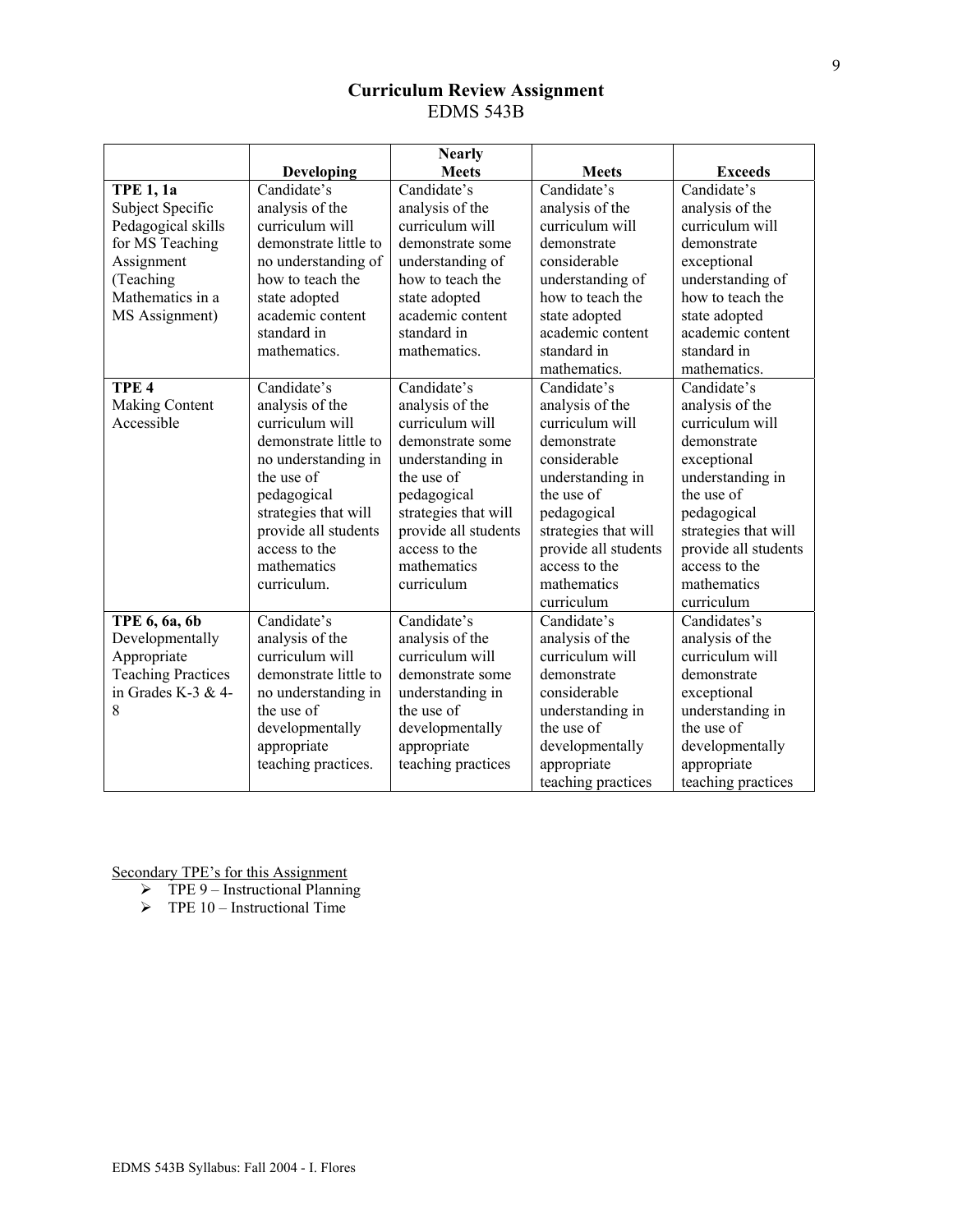# **Lesson Presentation Assignment**  EDMS 543B

|                    |                      | <b>Nearly</b>        |                            |                      |
|--------------------|----------------------|----------------------|----------------------------|----------------------|
|                    | Developing           | <b>Meets</b>         | <b>Meets</b>               | <b>Exceeds</b>       |
| <b>TPE 1, 1a</b>   | Candidates' lesson   | Candidates' lesson   | Candidates' lesson         | Candidates' lesson   |
| Subject Specific   | plan and             | plan and             | plan and                   | plan and             |
| Pedagogical skills | presentation         | presentation         | presentation               | presentation         |
| for MS Teaching    | demonstrates little  | demonstrates some    | demonstrates               | demonstrates         |
| Assignment         | to no                | understanding of     | considerable               | exceptional          |
| (Teaching          | understanding of     | how to teach the     | understanding of           | understanding of     |
| Mathematics in a   | how to teach the     | state adopted        | how to teach the           | how to teach the     |
| Multiple Subject   | state adopted        | academic content     | state adopted              | state adopted        |
| Assignment)        | academic content     | standard in          | academic content           | academic content     |
|                    | standard in          | mathematics          | standard in                | standard in          |
|                    | mathematics          |                      | mathematics                | mathematics          |
| TPE <sub>4</sub>   | Candidates' lesson   | Candidates' lesson   | Candidates' lesson         | Candidates' lesson   |
| Making Content     | plan and             | plan and             | plan and                   | plan and             |
| Accessible         | presentation will    | presentation will    | presentation will          | presentation will    |
|                    | demonstrate little   | demonstrate some     | demonstrate                | demonstrate          |
|                    | to no                | understanding in     | considerable               | exceptional          |
|                    | understanding in     | the use of           | understanding in           | understanding in     |
|                    | the use of           | pedagogical          | the use of                 | the use of           |
|                    | pedagogical          | strategies that will | pedagogical                | pedagogical          |
|                    | strategies that will | provide all students | strategies that will       | strategies that will |
|                    | provide all students | access to the        | provide all students       | provide all students |
|                    | access to the        | mathematics          | access to the              | access to the        |
|                    | mathematics          | curriculum           | mathematics                | mathematics          |
|                    | curriculum           |                      | curriculum                 | curriculum           |
| TPE 6, 6a, 6b      | Candidates' lesson   | Candidates' lesson   | Candidates' lesson         | Candidates' lesson   |
| Developmentally    | plan and             | plan and             | plan and                   | plan and             |
| Appropriate        | presentation will    | presentation will    | presentation will          | presentation will    |
| Teaching           | demonstrate little   | demonstrate some     | demonstrate<br>demonstrate |                      |
| Practices – Grades | to no                | understanding in     | considerable               | exceptional          |
| $K-3 & 4-8$        | understanding in     | the use of           | understanding in           | understanding in     |
|                    | the use of           | developmentally      | the use of                 | the use of           |
|                    | developmentally      | appropriate          | developmentally            | developmentally      |
|                    | appropriate          | teaching practices.  | appropriate                | appropriate          |
|                    | teaching practices.  |                      | teaching practices.        | teaching practices.  |

- ¾ TPE 2 Monitoring Student Learning During Instruction
- $\triangleright$  TPE 5 Student Engagement
- $\triangleright$  TPE 9 Instructional Planning
- $\triangleright$  TPE 10 Instructional Time
- $\triangleright$  TPE 11 Social Environment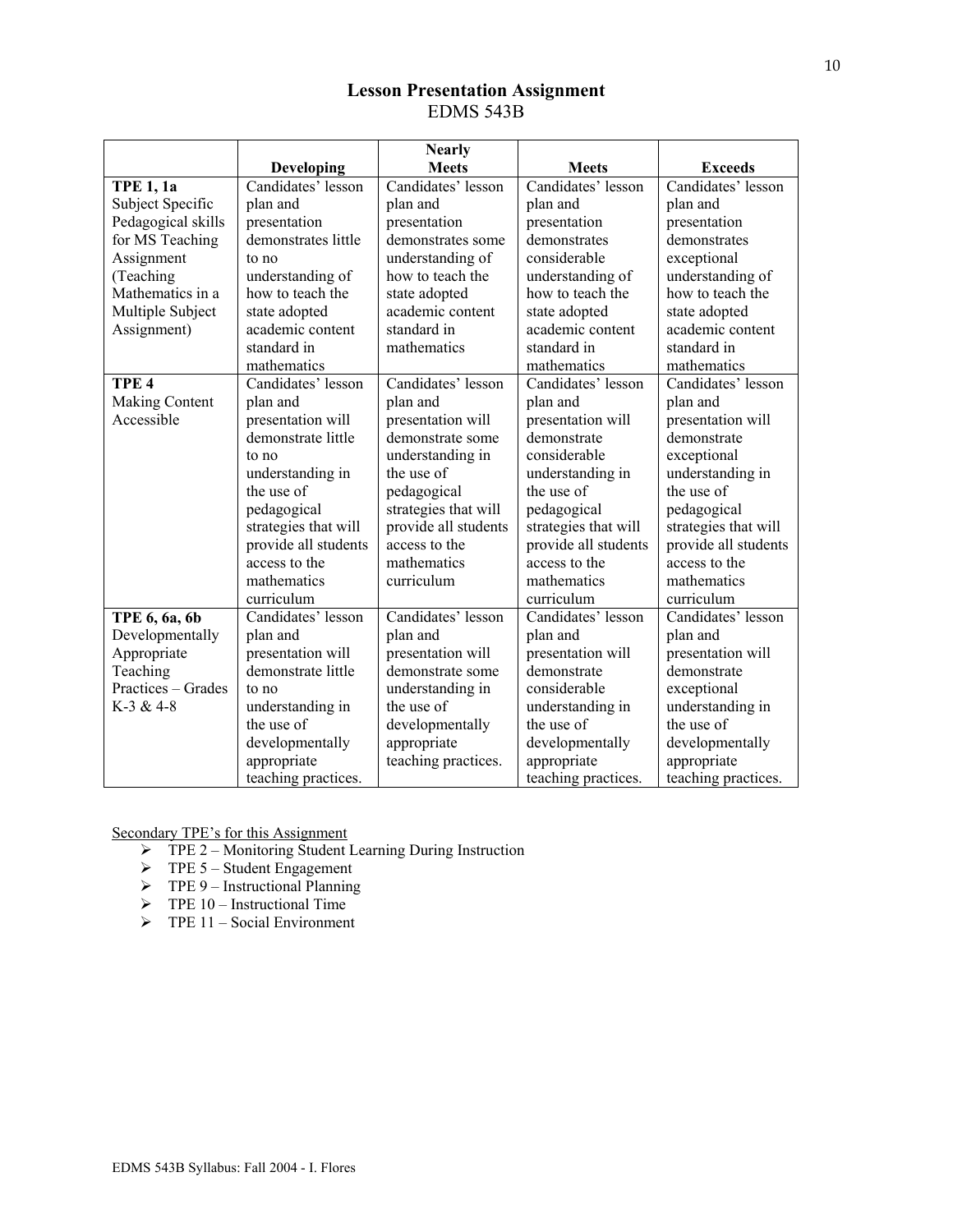# **Lesson Resources Assignment**  EDMS 543B

|                  |                    | <b>Nearly</b>      |                    |                    |
|------------------|--------------------|--------------------|--------------------|--------------------|
|                  | <b>Developing</b>  | <b>Meets</b>       | <b>Meets</b>       | <b>Exceeds</b>     |
| TPE <sub>4</sub> | Candidates'        | Candidates'        | Candidates'        | Candidates'        |
| Making Content   | resources and      | resources and      | resources and      | resources and      |
| Accessible       | descriptions will  | descriptions will  | descriptions will  | descriptions will  |
|                  | demonstrate little | demonstrate some   | demonstrate        | demonstrate        |
|                  | to no              | understanding of   | considerable       | exceptional        |
|                  | understanding of   | how instructional  | understanding of   | understanding of   |
|                  | how instructional  | resources can help | how instructional  | how instructional  |
|                  | resources can help | provide all        | resources can help | resources can help |
|                  | provide all        | students with      | provide all        | provide all        |
|                  | students with      | access to a        | students with      | students with      |
|                  | access to a        | balanced and       | access to a        | access to a        |
|                  | balanced and       | comprehensive      | balanced and       | balanced and       |
|                  | comprehensive      | curriculum.        | comprehensive      | comprehensive      |
|                  | curriculum.        |                    | curriculum.        | curriculum.        |

- ¾ TPE 1a Subject-Specific Pedagogical Skills for MS Teaching Assignments (Teaching Mathematics in a MS Assignment)
- $\triangleright$  TPE 5 Student Engagement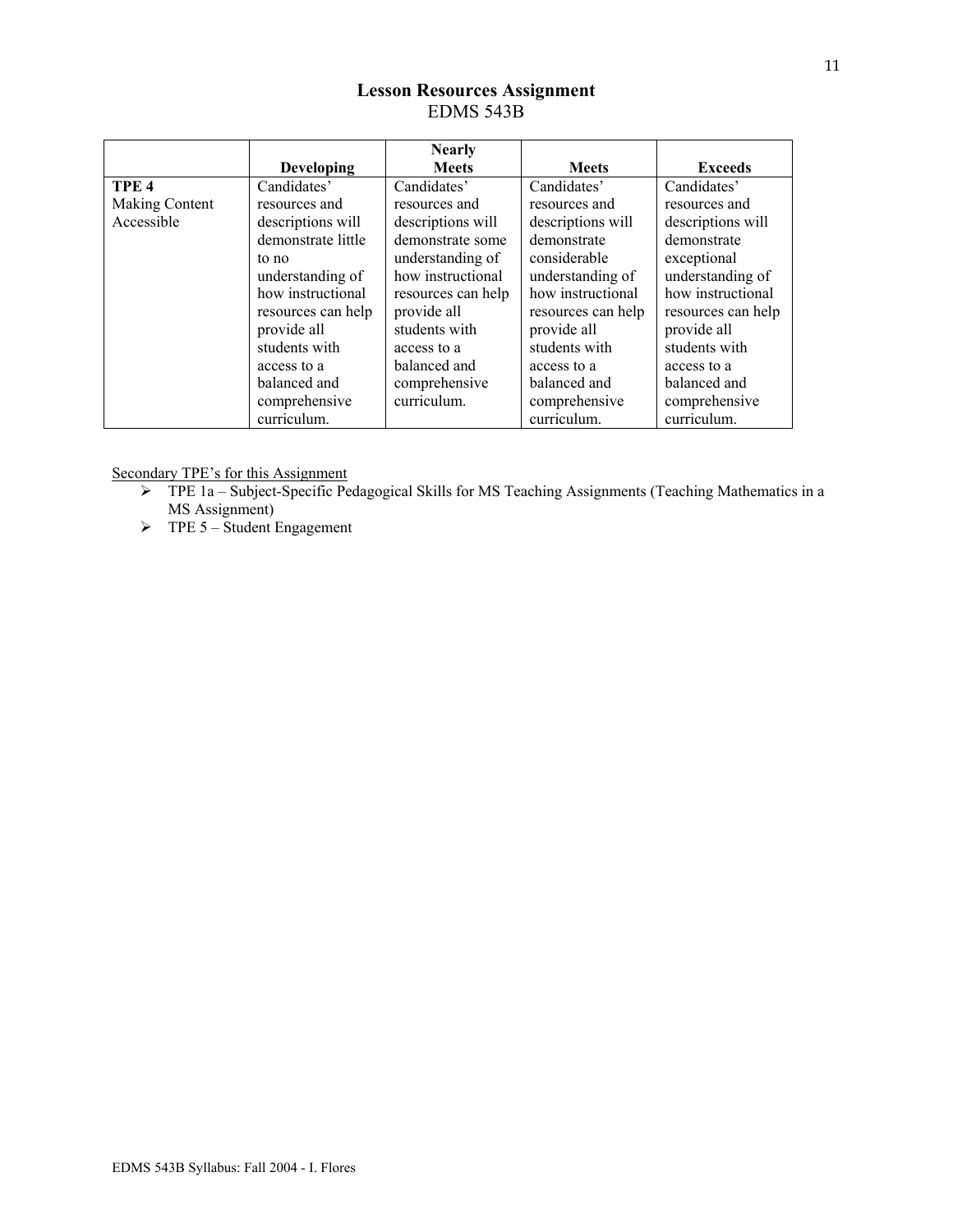# **Student Interviews Assignment**  EDMS 543B

|                         |                        | <b>Nearly</b>         |                       |                       |
|-------------------------|------------------------|-----------------------|-----------------------|-----------------------|
|                         | <b>Developing</b>      | <b>Meets</b>          | <b>Meets</b>          | <b>Exceeds</b>        |
| <b>TPE 1, 1a</b>        | Candidate's            | Candidate's           | Candidate's           | Candidate's           |
| Subject Specific        | assessment and         | assessment and        | assessment and        | assessment and        |
| Pedagogical             | recommendations        | recommendations       | recommendations       | recommendations       |
| skills for MS           | from the student       | from the student      | from the student      | from the student      |
| Teaching                | interview              | interview             | interview             | interview             |
| Assignment              | demonstrates little to | demonstrates some     | demonstrates          | demonstrates          |
| (Teaching               | no understanding of    | understanding of how  | considerable          | exceptional           |
| Mathematics in a        | how to teach the state | to teach the state    | understanding of how  | understanding of how  |
| Multiple Subject        | adopted academic       | adopted academic      | to teach the state    | to teach the state    |
| Assignment)             | content standard in    | content standard in   | adopted academic      | adopted academic      |
|                         | mathematics            | mathematics           | content standard in   | content standard in   |
|                         |                        |                       | mathematics           | mathematics           |
| TPE <sub>2</sub>        | Candidate's            | Candidate's           | Candidate's           | Candidate's           |
| Monitoring              | assessment and         | assessment and        | assessment and        | assessment and        |
| <b>Student Learning</b> | recommendations        | recommendations       | recommendations       | recommendations       |
| During                  | from the student       | from the student      | from the student      | from the student      |
| Instruction             | interview              | interview             | interview             | interview             |
|                         | demonstrates little to | demonstrates some     | demonstrates          | demonstrates          |
|                         | no understanding of    | understanding of how  | considerable          | exceptional           |
|                         | how to monitor         | to monitor student    | understanding of how  | understanding of how  |
|                         | student learning and   | learning and how to   | to monitor student    | to monitor student    |
|                         | how to effectively     | effectively make use  | learning and how to   | learning and how to   |
|                         | make use of this       | of this information   | effectively make use  | effectively make use  |
|                         | information when       | when teaching.        | of this information   | of this information   |
|                         | teaching.              |                       | when teaching.        | when teaching.        |
| TPE <sub>3</sub>        | Candidate              | Candidate             | Candidate             | Candidate             |
| Interpretation          | demonstrates little to | demonstrates some     | demonstrates          | demonstrates          |
| and Use of              | no understanding of    | understanding of how  | considerable          | exceptional           |
| Assessments             | how to effectively     | to effectively assess | understanding of how  | understanding of how  |
|                         | assess students'       | students' content     | to effectively assess | to effectively assess |
|                         | content knowledge      | knowledge through     | students' content     | students' content     |
|                         | through the use of     | the use of student    | knowledge through     | knowledge through     |
|                         | student interviews.    | interviews.           | the use of student    | the use of student    |
|                         |                        |                       | interviews.           | interviews.           |
|                         |                        |                       |                       |                       |
| TPE <sub>4</sub>        | Candidate's            | Candidate's           | Candidate's           | Candidate's           |
| <b>Making Content</b>   | recommendations        | recommendations       | recommendations       | recommendations       |
| Accessible              | from the student       | from the student      | from the student      | from the student      |
|                         | interview              | interview             | interview             | interview             |
|                         | demonstrates little to | demonstrates some     | demonstrates          | demonstrates          |
|                         | no understanding in    | understanding in the  | considerable          | exceptional           |
|                         | the use of             | use of pedagogical    | understanding in the  | understanding in the  |
|                         | pedagogical            | strategies that will  | use of pedagogical    | use of pedagogical    |
|                         | strategies that will   | provide all students  | strategies that will  | strategies that will  |
|                         | provide all students   | access to the         | provide all students  | provide all students  |
|                         | access to the          | mathematics           | access to the         | access to the         |
|                         | mathematics            | curriculum            | mathematics           | mathematics           |
|                         | curriculum             |                       | curriculum            | curriculum            |

- $\triangleright$  TPE 5 Student Engagement
- $\triangleright$  TPE 6, 6a, 6b Developmentally Appropriate Practices in Grades K-3 & Grades 4-8.
- $\triangleright$  TPE 8 Learning about Students
- $\triangleright$  TPE 9 Instructional Planning